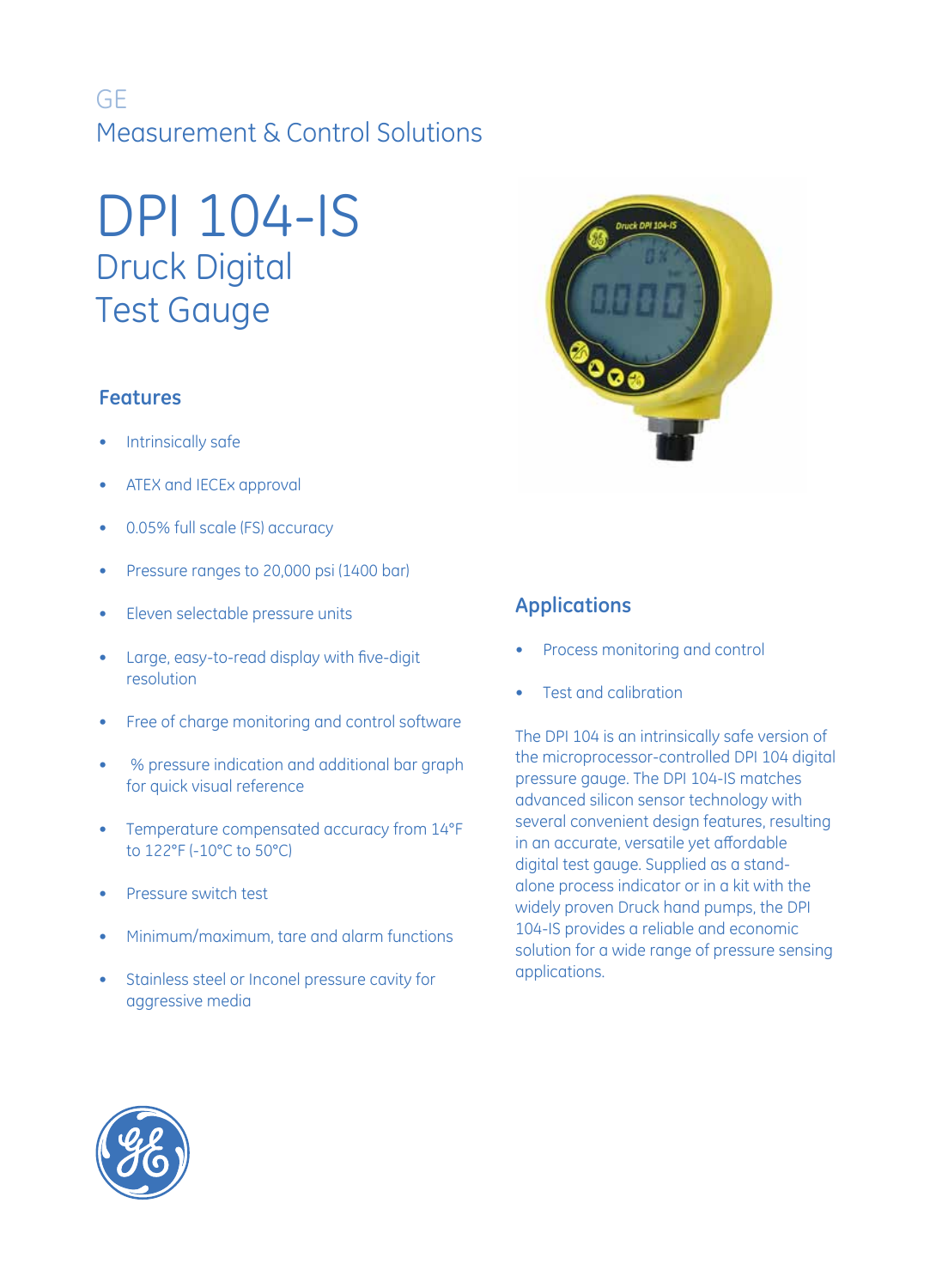## DPI 104-IS **Specifications**

#### **Accuracy**

0.05% FS including non-linearity, hysteresis, repeatability and temperature effects from 14°F to 122°F (-10°C to 50°C)

#### **Resolution**

Maximum five digits

#### **Pressure Ranges**

| Range        |            |            | <b>Resolution</b> |              | <b>Maximum</b><br><b>Working</b><br><b>Pressure</b> |      |
|--------------|------------|------------|-------------------|--------------|-----------------------------------------------------|------|
| psi          | bar        | type       | psi               | mbar         | psi                                                 | bar  |
| $0 - 10**$   | $0 - 0.7$  | $G^*$      | 0.001             | 0.01         | 11.2                                                | 0.77 |
| $0 - 30$     | $0 - 2$    | $G^*$ or A | 0.001             | 0.1          | 32                                                  | 2.2  |
| $0 - 100$    | $0 - 7$    | $G^*$ or A | 0.01              | 0.1          | 111.7                                               | 7.7  |
| $0 - 300$    | $0 - 20$   | $G^*$ or A | 0.01              | 1            | 319                                                 | 22   |
| $0 - 1000$   | $0 - 70$   | $G^*$ or A | 0.1               | $\mathbf{1}$ | 1117                                                | 77   |
| 0-3000       | $0 - 200$  | SG         | 0.1               | 10           | 3190                                                | 220  |
| 0-5000       | $0 - 350$  | SG         | 0.1               | 10           | 5583                                                | 385  |
| $0 - 10,000$ | $0 - 700$  | SG         | 1                 | 10           | 11,165                                              | 770  |
| $0 - 15,000$ | $0 - 1000$ | SG         | 1                 | 100          | 15,950                                              | 1100 |
| $0 - 20,000$ | 0-1400     | SG         | 1                 | 100          | 22,330                                              | 1540 |

*\*All gauge models will respond to negative pressures. \*\*0.15% FS for 10 psi (700 mbar) range.*

#### **Burst Pressure**

Burst pressure is 2x working pressure (exception, 20,000 psi (1400 bar); burst pressure 29,000 psi (2000 bar).

#### **Selectable Pressure Units**

kPa, MPa, kg/cm2, psi, mbar, bar, inHg, inH2O, mH<sub>2</sub>O, mmH<sub>2</sub>O and mmHg

#### **Display**

- Pressure reading: 5 digits with 0.5 in (12.7 mm character height
- Full scale indicator: 2.5 digits with 0.25 in (6.35 mm) character height

#### **Pressure Bar Graph**

In addition to the numeric pressure indication, the DPI 104-IS LCD display contains a circular twenty segment bar graph to provide the user with a quick visual estimation of pressure from 0 to 100% full scale output. The bar graph increments represent 5% of the userselectable range.

#### **Display Update**

Two times per second

#### **Minimum/Maximum Values**

The minimum and maximum pressure values can be displayed on the DPI 104-IS. This function can be enabled/disabled, and reset by the user.

#### **Switch Test**

The DPI 104-IS features a switch test function that will capture and display the open and closed values from an external pressure switch. Maximum switch impedance 200 Ω.

#### **Voltage Output**

The DPI 104-IS can be programmed to provide a 0 to 5 V output signal that can be configured as directly proportional to the pressure shown in the display or set to a fixed value. The voltage output mode provides 0.1% FS accuracy from 50 mV to 5 V.

#### **Alarm Output**

The alarm output consists of an open drain field effect transistor (maximum current 250 mA, maximum voltage 24 VDC)

#### **Adjustable Mounting Positions**

For added convenience, the DPI 104-IS housing will rotate 320° around the pressure fitting and the faceplate can be rotated in any orientation for optimum visibility.

#### **Menu Lock**

To guard against unauthorized menu access, the DPI 104-IS features a menu and tare lock function

#### **RS232 Interface**

Serial communications are provided to allow transfer of data to a PC with the optional serial lead (IA4090-2-V0) (saef area only). Using this link, all menu commands and display data are available via an ASCII command set or the optional SiCal Pro Software.

#### **Network Capability**

Up to 99 DPI 104-IS instruments can be connected together in a daisy chain-configured network. (safe area only)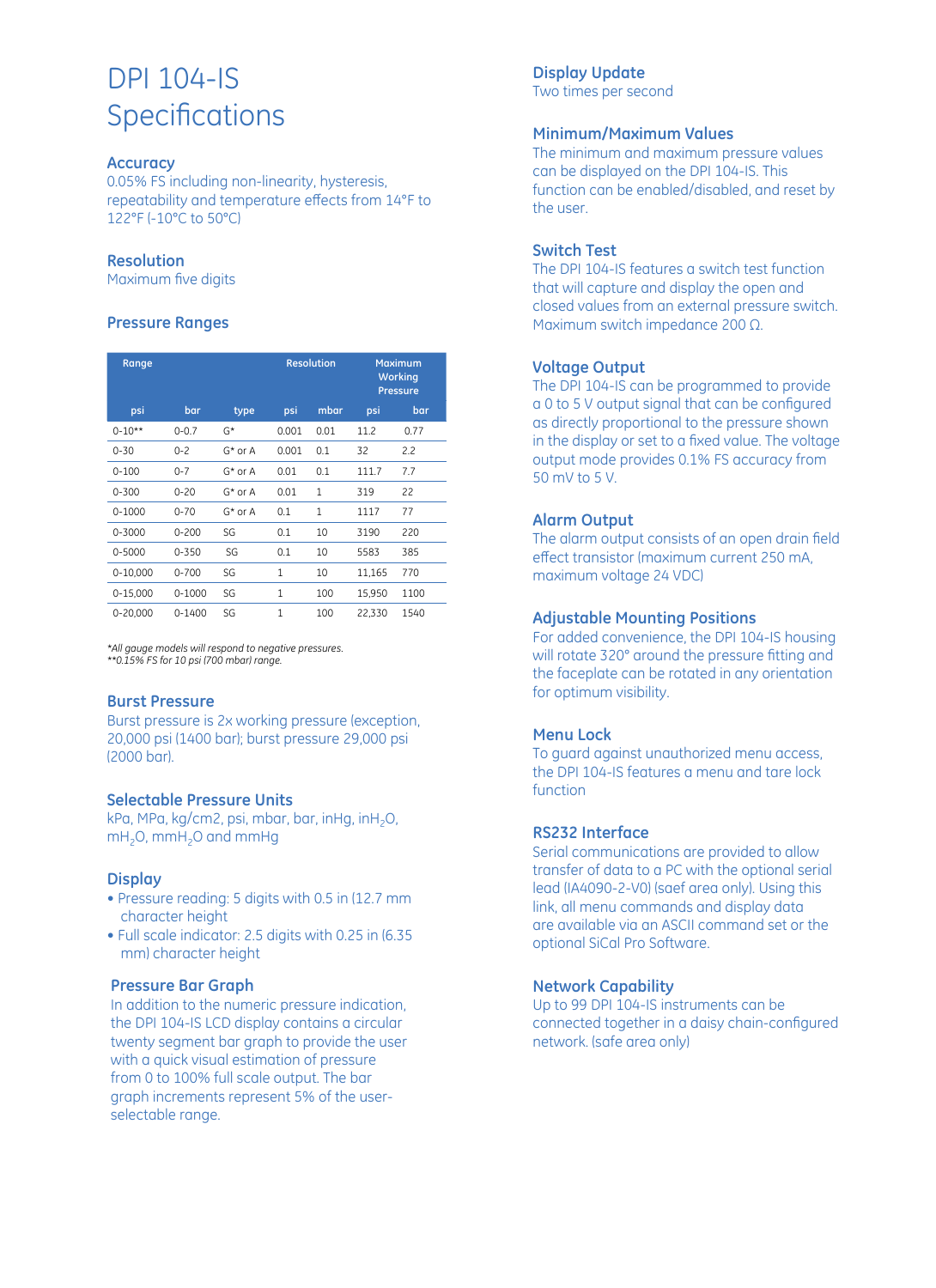#### **Battery**

The DPI 104-IS is supplied with a 9V alkaline battery, type MN1604. Battery life is approximately four months when used daily for one hour per day.

#### **Pressure Port**

- 1/4 NPT or BSP male for units to 10,000 psi (700 bar)
- 9/16 x 18 UNF male cone connection 15,000 psi (1000 bar) and 20,000 psi (1400 bar) units

#### **Enclosure**

- Case material: ABS/PC plastic sealed to Type 4/ IP65
- Wetted parts: All stainless steel (316) or Inconel welded pressure cavity for compatibility with aggressive media.

#### **European Compliance**

CE marked

#### **Intrinsically Safe Certification**

- ATEX:  $(\epsilon_x)$ II 1G, EEx ia IIC T4
- IECEx: Zone 0, Ex ia IIC T4

#### **SiCalPro Software**

This software package allows the user to control the DPI 104-IS remotely through a virtual instrument panel on the computer screen. The calibration data can be logged, viewed and printed in graphical format or as a calibration certificate (safe area only). SiCalPro is free to download from the DPI 104 web page at http://www.ge-mcs.com/en/pressureand-level/handheld-test-tools/dpi-104-digital-testgauge.html

Option (B) PC serial lead required.

Option (A) external power supply recommended.

#### **System Requirements**

Minimum Intel Pentium with Windows® 95 or higher

## **General**

**Storage Temperature**

-4°F to 158°F (-20°C to 70°C)

#### **Dimensions**

*Diameter:* 3.74 in (95 mm) excluding pressure fittings *Depth:* 2.17 in (55 mm)

#### **Weight**

13 oz (350 g) approximate

#### **Mechanical Vibration**

To Def Stan 66-31, 8.4 Cat III

## **Mechanical Shock**

EN 60079-0:2006

#### **Electrical Environments**

- EMC: EN61326:1997 + A1:1998 + A2:2001 + A3:2003
- Electrical Safety: BS EN 61010-1:2001, BS EN 60079- 0:2006, BS EN 60079-11:2007
- Mechanical Safety Pressure Equipment Directive—Class: Sound Engineering Practice (SEP)

## **Options**

- A) DPI 104-IS external power supply unit with lead (safe area only) p/n 191-350
- B) PC serial lead for connection to PC p/n IA4090-2-V0. Requires Option A (safe area use only).
- E) Mating plug for eight-pin socket for switch test and alarm function (customers wishing to make their own connections/leads) p/n 1S-04-0027
- F) 9/16 x 18 UNF to 3/8 BSP adapter for connection to PV 212 p/n 182-190

*\*Note-external power can be used in hazardous location with a certified zener barrier (not supplied by GE).*

## **Ordering Information**

Please state the following (where applicable)

- 1. Model DPI 104-IS
- 2. Pressure range, type (G, A or SG) and pressure connections required.
- 3. Options, if required. Please order as separate items.
- 4. Please specify Operation Manual language when ordering (options: English, Spanish, Portugese, French, German or Italian.